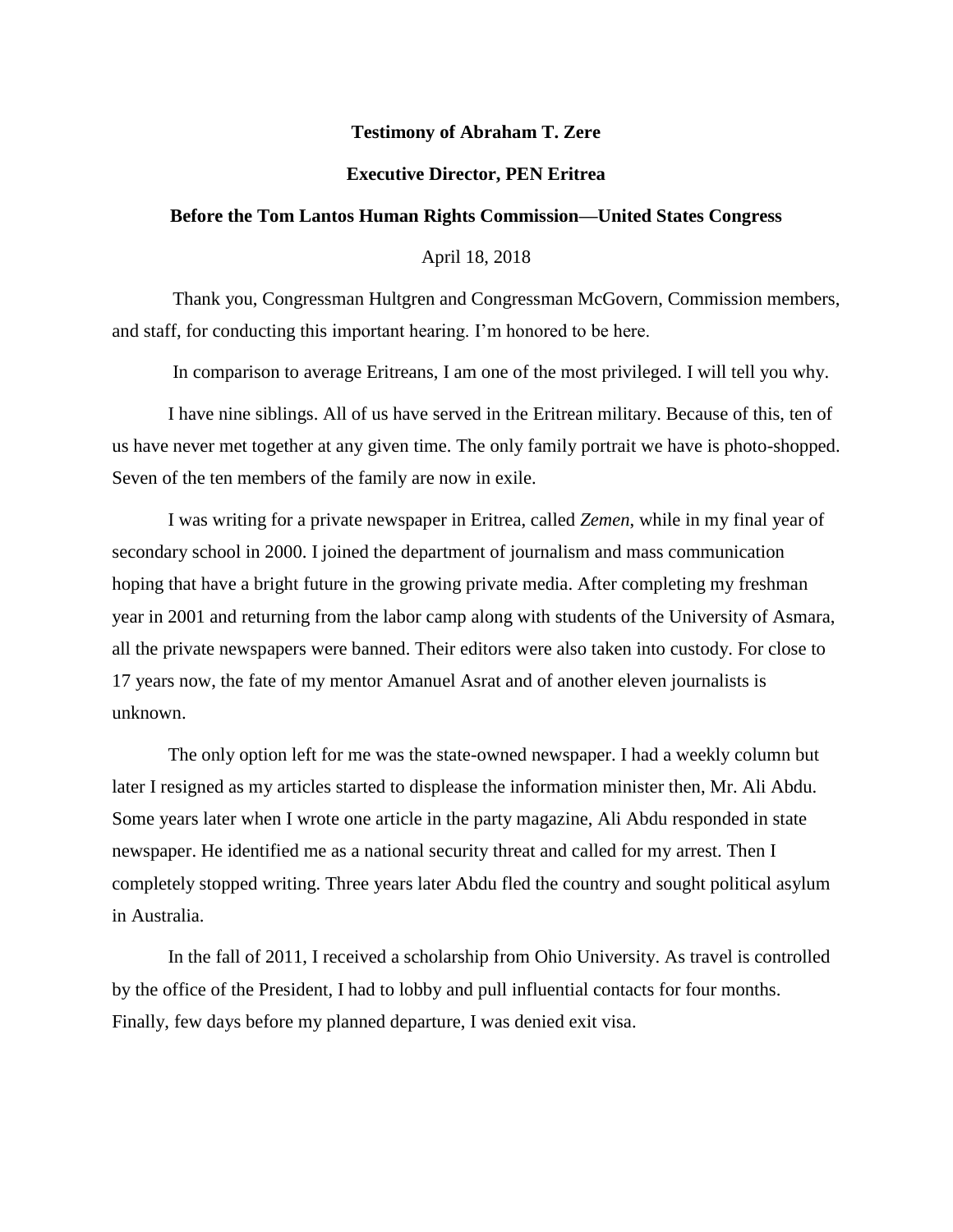I went in person to the office of the president to discuss my case with the director. In 2012, I was permitted to go to South Africa for a study. I was only able to go this far because of my connection.

I was very fortunate. Then most of my friends were in prison in connection with the *Radio Bana* raid. Twenty-nine journalists and staff members of the educational radio station were held in a military prison from four to six years. As Tesfagiorgis Habte, who studied journalism with me, wrote later, they were forced to defecate in their dishes and later wash them for eating food. You do not need to commit any offense to be arrested in Eritrea. For example, one person stayed for four years in prison with the *Radio Bana* journalists only because he was mistaken for another person with the same first name.

Now I write for different media. Still the Eritrean government attempts to silence me from afar. In July 2017, when I wrote one article for *Aljazeera English,* the Eritrean ministry of information issued a statement, calling me "a notorious author who routinely engages in a smear campaign against the country." Not sure who did it, but last month my blog was attacked with malware. These examples are on top of the endless trolling and hate messages that I receive regularly.

However, I am also aware of the conditions state journalists inside the country. As part of the popular army program, journalists have been required to attend military drills and guard government offices since 2012. Now their performance is measured mainly by the military. If journalists commit the slightest mistake they are being disciplined not as journalists, but soldiers.

As I said at the beginning, mine is a privileged position, but if I have little time I can mention two typical examples to show how Eritreans are not afraid of death now but living in deplorable conditions indefinitely.

My first cousin Mibrak Nerayo who was killed by human traffickers in Sinai in 2010. Although the ransom was paid, yet her life was not spared. Despite the family tragedy, Mibrak's son, Samuel has reached Europe last year through Libya.

Or as Shishai Shimondi, a member of PEN Eritrea tells, he decided to flee Eritrea a week after the Lampedusa tragedy of October 2013 that took the lives of more than 300 Eritreans. After completing his first degree in Business Administration, Shishai was assigned as a teacher.